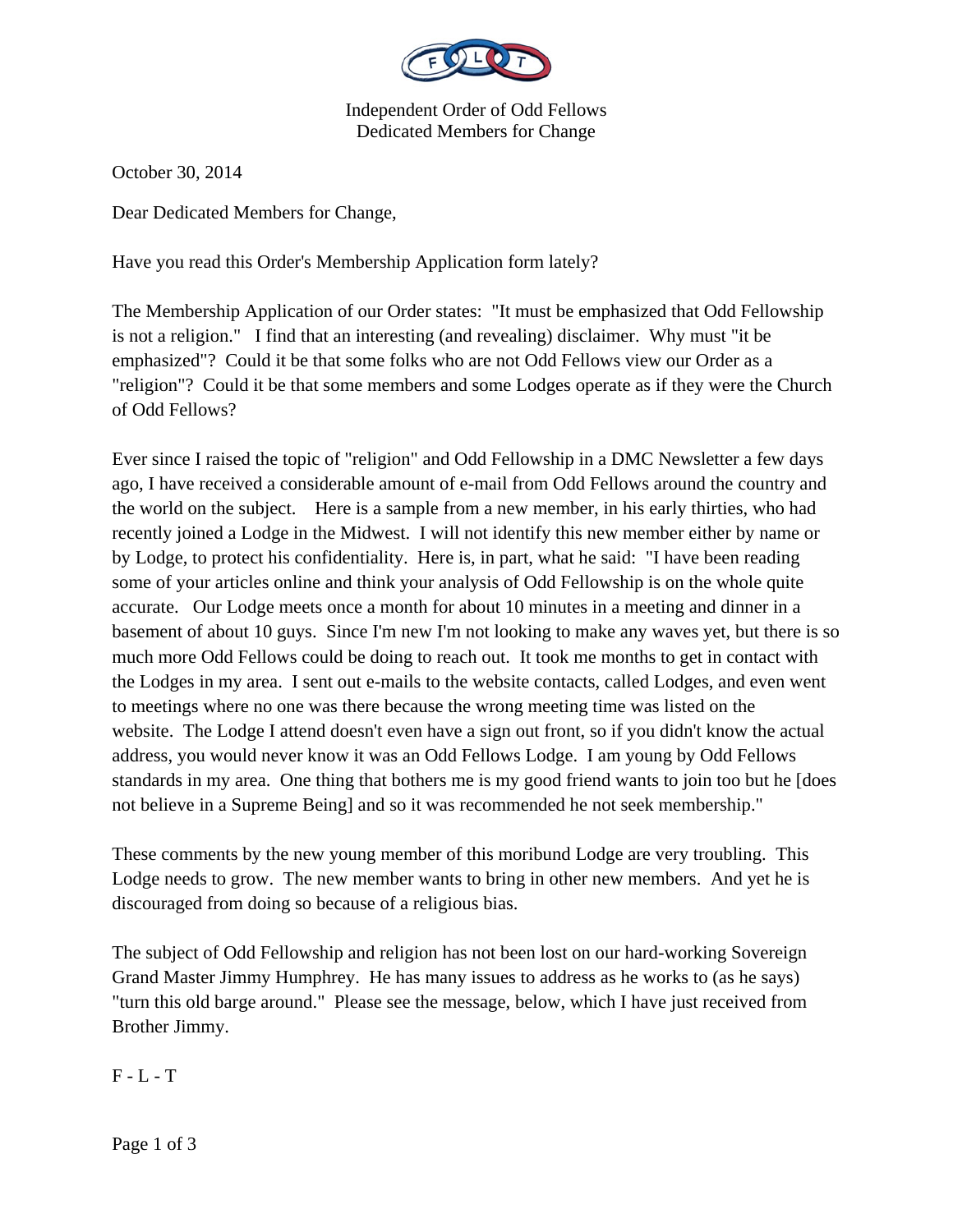

Independent Order of Odd Fellows Dedicated Members for Change

Dave Rosenberg Deputy Grand Master

\*\*\*\*\*\*\*\*\*\*\*\*\*\*\*\*\*\*\*\*\*\*\*\*\*\*\*\*\*\*\*\*\*\*\*\*\*\*\*\*\*\*\*\*\*\*\*\*\*\*\*\*\*\*\*\*\*\*\*\*\*\*\*\*\*\*\*\*\*\*\*\*\*\*\*\*\*\*

Greetings,

As your Sovereign Grand Master, I have been given numerous issues that need attention, all of them "front burner importance" but as I was practicing the little wave of my Magic Wand I hung it in the door, the silly thing broke. So, now we will address the issues the old fashioned way, one at a time. This old barge has been floating sideways for a long while, it will take all of us working together to get it back into main stream and it will look different, feel different but still strive for the one major purpose of our order,

We strive to improve and elevate the character of Mankind

Communication is as issue, so I started a series of "video clips" placing these on you tube, face book and other spots. This is the SGM talking to the individual lodge member, (brothers/sisters) giving encouragement, instruction, ideas, tools for every kind of lodge to work with, ideas and dreams to work toward. We need feedback, your ideas, what do you need to be a successful lodge.

We will only go and grow as the local lodges go and grow. This is just the first step so remember that "communication is a two way street" I can't do it alone.

We have a revitalization committee that is talking to one another, sharing ideas, looking at some new ways to do the old things. We will have some legislation coming from this group to present by late spring time.

We are touching on these items; Ritual (change, modernize, leave alone, make relevant); Lodges, (both male/female, male only, female only, encampments, cantons,) no easy answers here; Religion, (are we a non-sectarian order or a Fraternity or a Religious Order. Do our Rituals, applications, way of doing business explain that); Attitude, (I am amazed at the bitterness, selfishness, me only attitude of some of our members. We are in this barge together, work together or sink); Organizational structure, (how well do we do business? How poorly??)

I know and hope that all those who read this realize that the "Character" of any Order cannot be changed overnight. We are trying to move forward, hopefully in a manner that will bring us all to the common ground of making this, "THE INDEPENDENT ORDER OF ODDFELLOWS" an asset to the members that we have and those that we acquire. Plus become a valuable part of our communities.